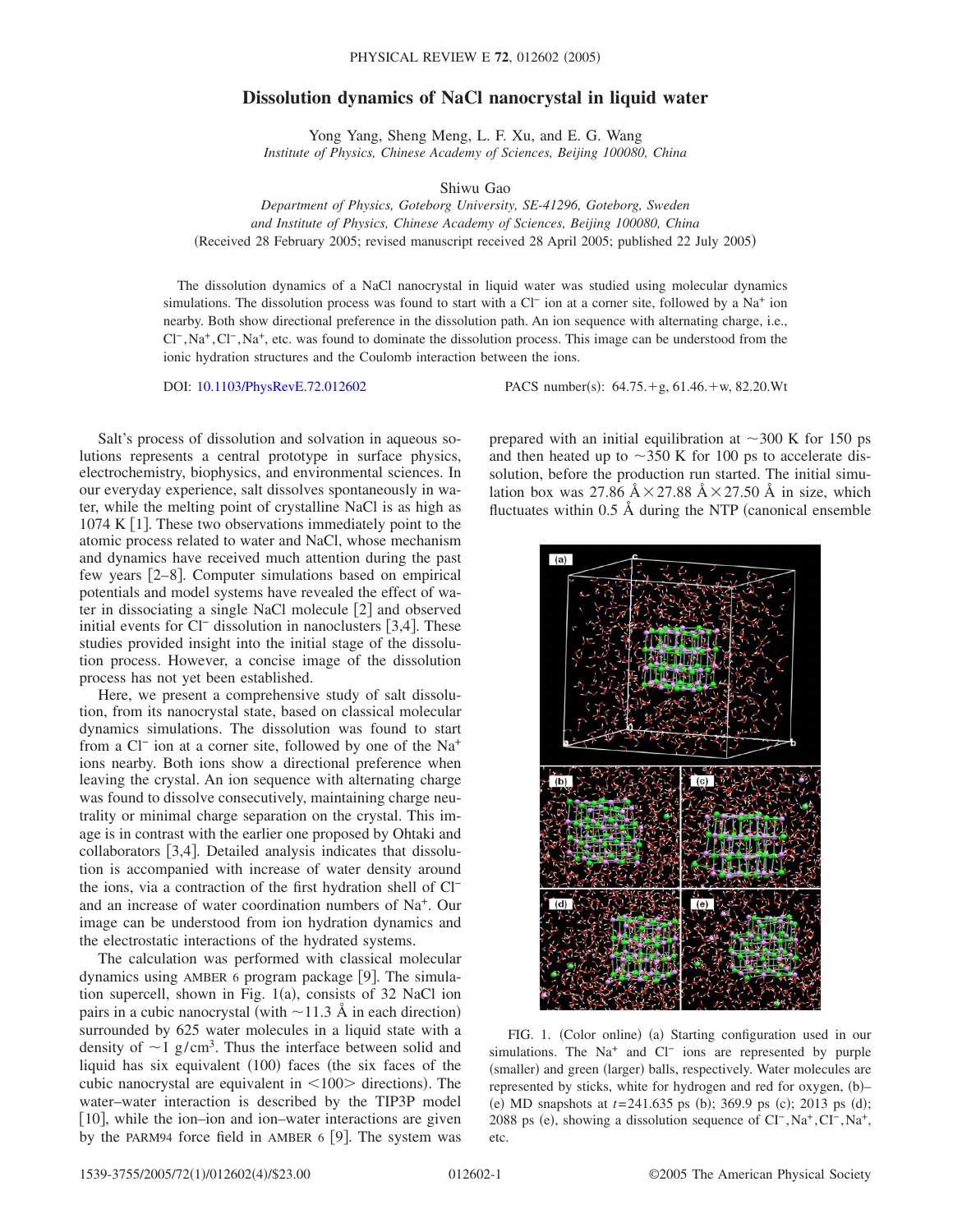|                      |           | <i>Ab initio</i> calculations |                        | <b>AMBER</b> |           |                        |  |
|----------------------|-----------|-------------------------------|------------------------|--------------|-----------|------------------------|--|
|                      | $O-Na(A)$ | $O-Cl$ (Å)                    | $\Delta E$ (kcal/mole) | $O-Na(A)$    | $O-Cl(A)$ | $\Delta E$ (kcal/mole) |  |
| $Na^+(H_2O)$         | 2.228     |                               | $-23.7$                | 2.245        |           | $-22.90$               |  |
| $Na^+(H_2O)_2$       | 2.253     |                               | $-44.9$                | 2.254        |           | $-44.25$               |  |
| $Na^+(H_2O)_3$       | 2.282     |                               | $-62.9$                | 2.278        |           | $-62.60$               |  |
| $Cl^{-}(H_{2}O)$     |           | 3.132                         | $-13.7$                |              | 3.247     | $-13.37$               |  |
| $Cl^{-}(H_{2}O)_{2}$ |           | 3.214                         | $-26.4$                |              | 3.247     | $-26.25$               |  |
| $Cl^{-}(H_{2}O)_{3}$ |           | 3.238                         | $-39.3$                |              | 3.265     | $-39.37$               |  |

TABLE I. Geometries and binding energies for  $\text{Na}^+(H_2O)_n$  (*n*=1–3) and Cl<sup>−</sup>(H<sub>2</sub>O)<sub>*n*</sub> (*n*=1–3) clusters, calculated by  $ab$  initio calculations and  $AMBER<sup>a</sup>$ .

 $\frac{\pi}{2}$ The *ab initio* results of Na<sup>+</sup>(H<sub>2</sub>O)<sub>n</sub> (n=1–3) were taken from Kim *et al.*(Ref. [15]), and those of Cl<sup>−</sup>(H<sub>2</sub>O)<sub>n</sub>  $(n=1-3)$  were from Tobias *et al.* (Ref. [16]). The AMBER results were obtained from the present work. All the O–Na, O–Cl distances are averaged values.

with constant pressure) simulations. Periodic boundary condition is applied. Ewald summation  $[11,12]$  in energy and force calculation was truncated at 10 Å. A time step of 0.5 fs was used, and the OH vibrations were frozen using the SHAKE algorithm  $[13]$ . The trajectory was recorded every 15 fs at  $\sim$ 350 K. The temperature and pressure were controlled by the Berendsen's thermostat and barostat  $[14]$ , respectively, toward the target values of 350 K and 1 bar.

To test the validity of the model potentials used in AMBER, we first made a comparison between the available *ab initio* data [15,16] and the results given by AMBER for  $\text{Na}^+(H_2O)_n$ and  $Cl^-(H_2O)_n$   $(n=1,2,$  and 3) clusters (Table I). Good agreement was found for both equilibrium distances and hydration energies. Extensive comparison was made between AMBER and the Vienna *ab initio* simulation package (VASP) [17], which gave comparable geometries and energetics for water adsorption on NaCl(100) surface (Table II).

Figure 2 shows the distances between the first dissolved Cl<sup>-</sup>(Na<sup>+</sup>) and their neighboring ions in the NaCl crystal [panels (a) and (c)]. For convenience of discussion, we label the atoms in the crystal by a superscript ranging from 1 to 64 (1–32 for Na<sup>+</sup> and 33–64 for Cl<sup>−</sup>). The eight corners of the crystal were occupied by 4 Na+ and 4 Cl−, each of which was bonded to three ions with opposite charges. The dissolution started with one of the corner ions,  $Cl<sup>64</sup>$ , at  $\sim$  232 ps, as seen by the increase of the bond length with the neighboring ions  $(Na^{24}, Na^{29}, and Na^{32})$  [Figs. 1(b) and 2(a)]. At about 90 ps later,  $Na^{29}$ , which was originally bonded to  $Cl<sup>64</sup>$  in the crystal, began to leave the corner. Continuation of the simulation to more than 1 ns reveals a dissolution sequence, of Cl− ,Na+ ,Cl− ,Na+, etc., consecutively, which is schematically shown in Figs.  $1(b)-1(e)$ .

To examine the role of water in the dissolution process, the coordination number (CN) of water for the dissolved Cl<sup>−</sup> and  $Na<sup>+</sup>$  ions are plotted as functions of time in Figs. 2(b) and  $2(d)$ . They are compared with two other corner ions,  $Cl^{36}$ and  $Na<sup>28</sup>$ , which remain in the crystal during this simulation period. Here the CN is defined by counting the water molecules in a sphere within  $r_{\text{Cl}-0} \leq 3.90$  Å and  $r_{\text{Cl}-H} \leq 3$  Å for Cl<sup>−</sup>, and  $r_{\text{Na}-\text{O}}$  ≤ 3.25 Å for Na<sup>+</sup>, respectively. In aqueous solutions, these numbers correspond to the number of water molecules in the first hydration shell of the ions. Dissolution of the ions is correlated with a simultaneous increase in the CN of water. Detailed analysis indicates that the instantaneous force on the dissolving ions was mainly directed outward and increased slightly during the dissolution process [18]. This applies for both Na<sup>+</sup> and Cl<sup>−</sup> ions.

Repeated simulations and analysis of different MD runs (with different starting configurations and particle velocities) 18 reveal the following features of the dissolution dynamics, which seem to be general for NaCl dissolution. First, the corner ions are more likely to dissolve first than the ions at other sites. This is reasonable because the corner ions have the fewest bonds with the crystal. It is also consistent with the fact that dissolution can hardly happen on a perfect NaCl (100) surface [19], as found from our classical and firstprinciple MD simulations and in Ref. [6]. Second, dissolution of the first Cl− and Na+ ions are accompanied with breaking two of the three  $Na<sup>+</sup>-Cl<sup>-</sup>$  bonds simultaneously,

TABLE II. Comparison between VASP and AMBER for adsorption of water monomer and 1 ML water overlayer on NaCl (100) surface. The HOH planes of water monomers were labeled by "flat" and "upright," for two adsorbed configurations dominated by O–Na+ attraction and H–Cl− attraction, respectively. In the case of 1 ML adsorption, the HOH planes of water molecules are nearly parallel to the NaCl (100) surface.

| Configuration              | <b>VASP</b> |       |                                     | <b>AMBER</b> |       |                                                     |
|----------------------------|-------------|-------|-------------------------------------|--------------|-------|-----------------------------------------------------|
|                            | $O-Na(A)$   |       | H-Cl $(\rm \AA)$ $E_{ads}(eV/H_2O)$ |              |       | O-Na $(\AA)$ H-Cl $(\AA)$ $E_{\text{ads}}(eV/H_2O)$ |
| Flat on Na <sup>+</sup>    | 2.385       |       | $-0.401$                            | 2.408        |       | $-0.391$                                            |
| Upright on Cl <sup>-</sup> |             | 2.232 | $-0.174$                            |              | 2.250 | $-0.173$                                            |
| $1$ ML                     | 2.434       |       | $-0.391$                            | 2.426        |       | $-0.406$                                            |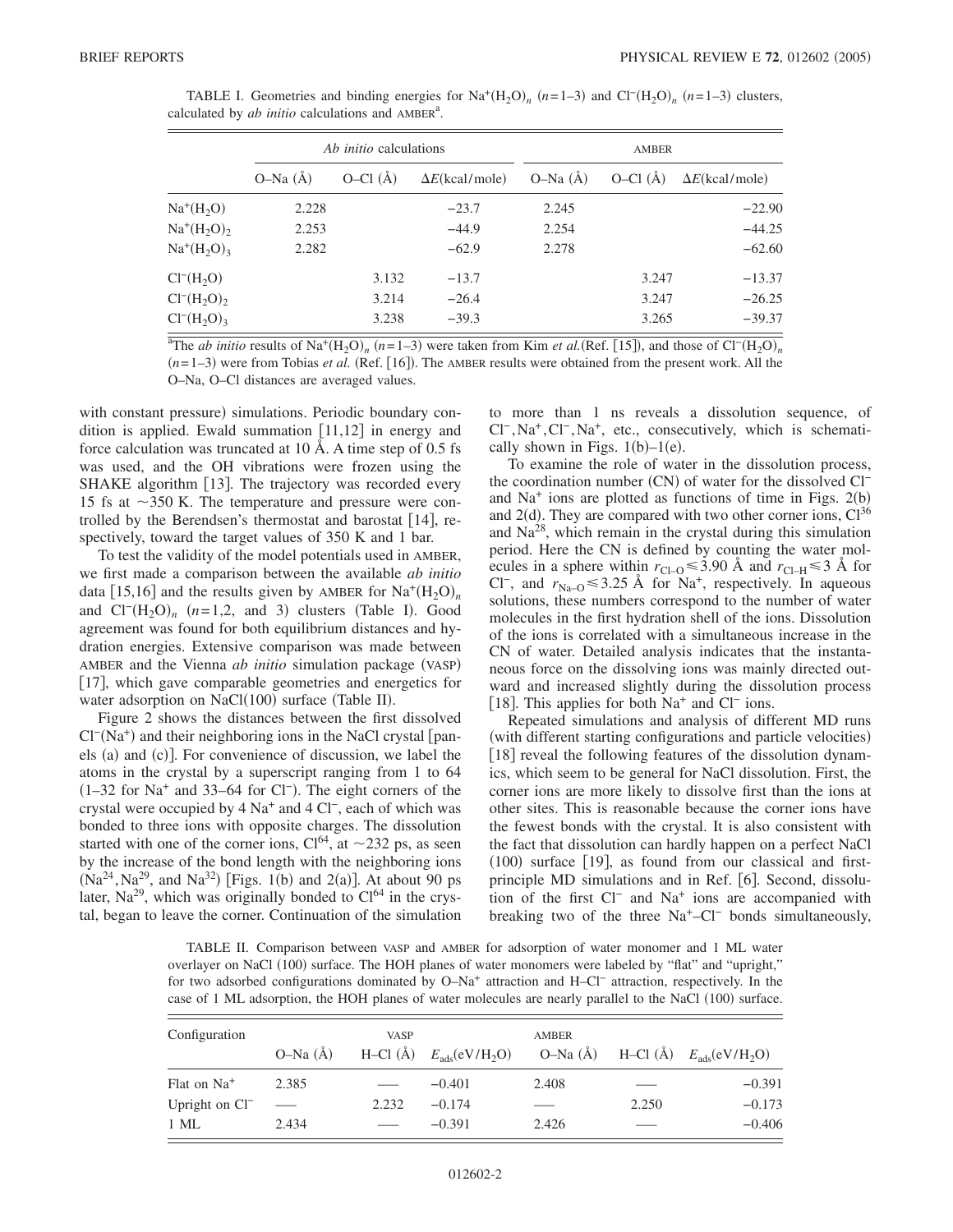

FIG. 2. (Color online) Evolution of the Na<sup>+</sup>–Cl<sup>−</sup> bond lengths and the water coordination number  $(CN)$  of the dissolved  $Cl<sup>64</sup>$  (left panels) and Na<sup>29</sup> (right panels). The CN of other two corner ions,  $Cl<sup>36</sup>$  and Na<sup>28</sup>, which do not dissolve during this period, are also shown.

while the third one is broken several picoseconds later, leading to directional preference in the dissolution trajectory. Third, the corner Cl<sup>−</sup> is found to dissolve prior to corner Na<sup>+</sup>. This is mainly due to the different hydration structures and energetics between the two ions (see Table I and the following discussions).

From the trajectory analysis, the first two dissolved ions  $\rm (Cl^{64}$  and Na<sup>29</sup>) clearly show a directional preference in their dissolution path. Both slide along the 111*¯* direction first rather than the 1111 direction that one would intuitively expect [Fig. 3(a)]. Therefore the dissolved ions break two ionic bonds simultaneously while retaining the third bond through rotation around the bonded Na<sup>+</sup> (or Cl<sup>−</sup>, when Na<sup>+</sup> is dissolved). This results from the crystalline structure. While a direct determination of the barriers would be difficult, we phenomenologically separate in Fig. 3 the dissolution barrier into two processes, the desorption of the ions from the crystal in vacuum (panel a) and the ionic hydration (panel b). Figure  $3(a)$  shows that the energy barrier for removing the ions along [111<sup>]</sup> has a nearly flat region, where the ions are



FIG. 3. (Color online) (a) Energy barrier for removing one Na<sup>+</sup>(Cl<sup>−</sup>) from the corner site of a pure NaCl crystal into vacuum along the  $[11\bar{1}]$  and  $[111]$  directions, respectively; (b) hydration energy of Na+ and Cl− ions as a function of the number of water molecules, where the infinite number represents Na+ and Cl− ions in aqueous solutions.



FIG. 4. (Color online). Radial distribution functions  $g_{\text{Cl}-\text{O}}$ ,  $g_{\text{Cl}-\text{H}}$ ,  $g_{\text{Na}-\text{O}}$  for the two dissolved ions,  $\text{Cl}^{64}$  and  $\text{Na}^{29}$ , before and after dissolution. The time spans used in statistical analysis for  $Cl<sup>64</sup>$  are 0–232.05 ps and 232.065–300 ps, and for Na<sup>29</sup> are 300–324 ps and 324.015–600 ps, respectively. The experimental data [22,23]) are shown by scattered dots.

displaced by 2–3 Å, and the ionic bonds were stretched to  $\sim$  5 Å. The dissolution barrier is about 20 kcal/mole lower along [111] than that in the [111] direction. As a result, the dissolved ions strongly prefer to migrate along 111*¯* rather than  $[111]$ .

Why does Cl<sup>−</sup> dissolve prior to Na<sup>+</sup>? The hydration energies for  $Na<sup>+</sup>$  are larger both in small clusters [Fig. 3(b)] and in bulk water  $[-94.81 \text{ kcal/mole}$  (average CN is 5.9) for Na<sup>+</sup> and -93.85 kcal/mole for Cl<sup>−</sup> (average CN is 7.1)], so dissolution of Na<sup>+</sup> should be favored compared to Cl<sup>−</sup>. Unexpectedly, Cl− dissolves first into water. The answer lies in the barriers and kinetics of dissolution. From Fig. 3, we can see that the energy barrier for dissolving  $Na<sup>+</sup>$  is about 1 kcal/mole higher than that for Cl− along either direction. The 1 kcal/mole energy difference is very small and is within the accuracy of model potentials. *Ab initio* calculations using VASP also give the same conclusion. Another important factor that contributes to the ion priority is the size of the hydration shells. As shown below, Cl− has a much larger hydration shell and accommodates more water molecules in its first hydration shell compared to Na+. As a result, both configurational and rotational entropy would favor the hydration process of water around the Cl<sup>−</sup> ion [20].

Figure 4 shows the radial distribution functions (RDF) of